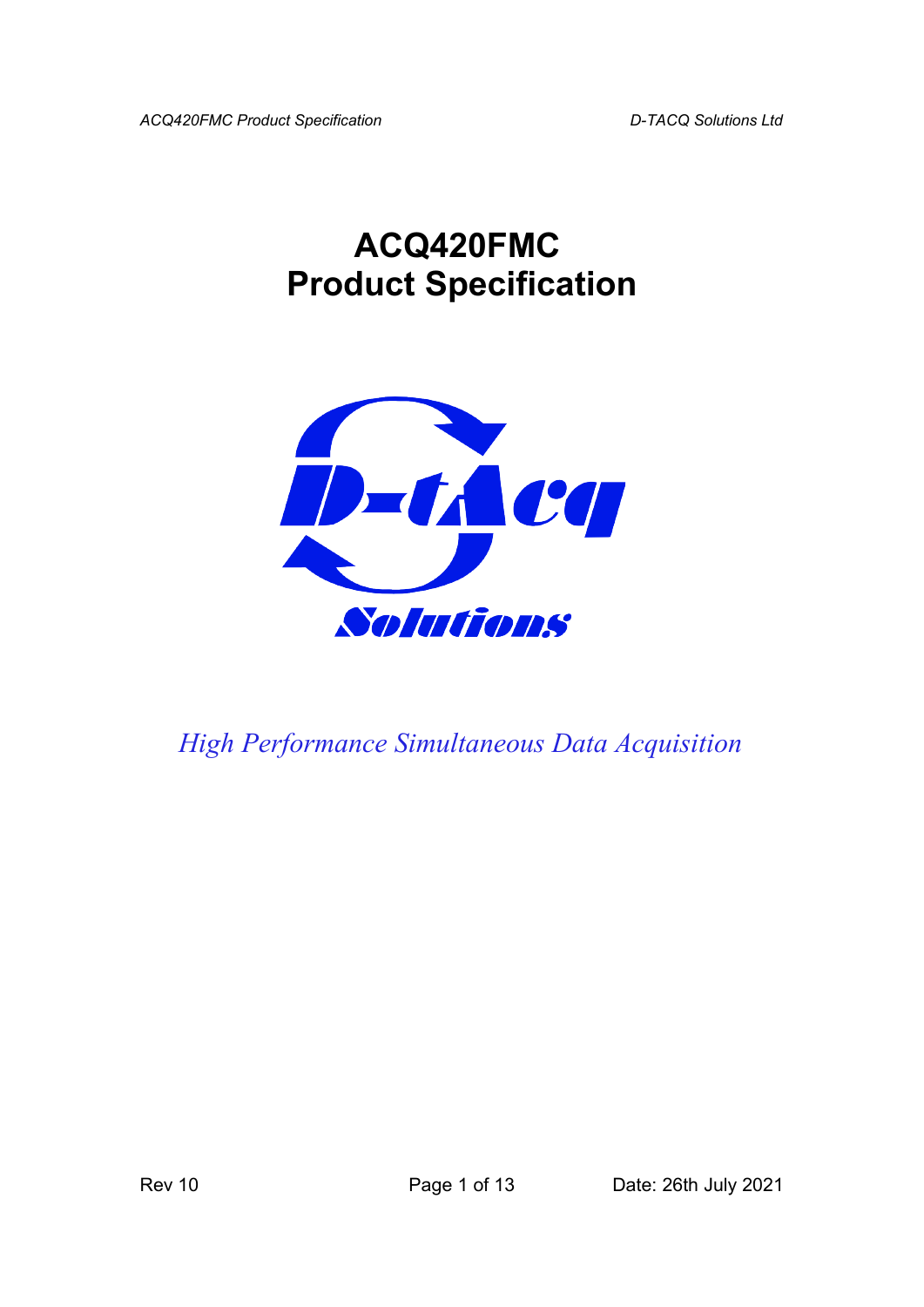## **Table of Contents**

| 5 ACQ420FMC Mechanical and Environmental Specification13 |  |
|----------------------------------------------------------|--|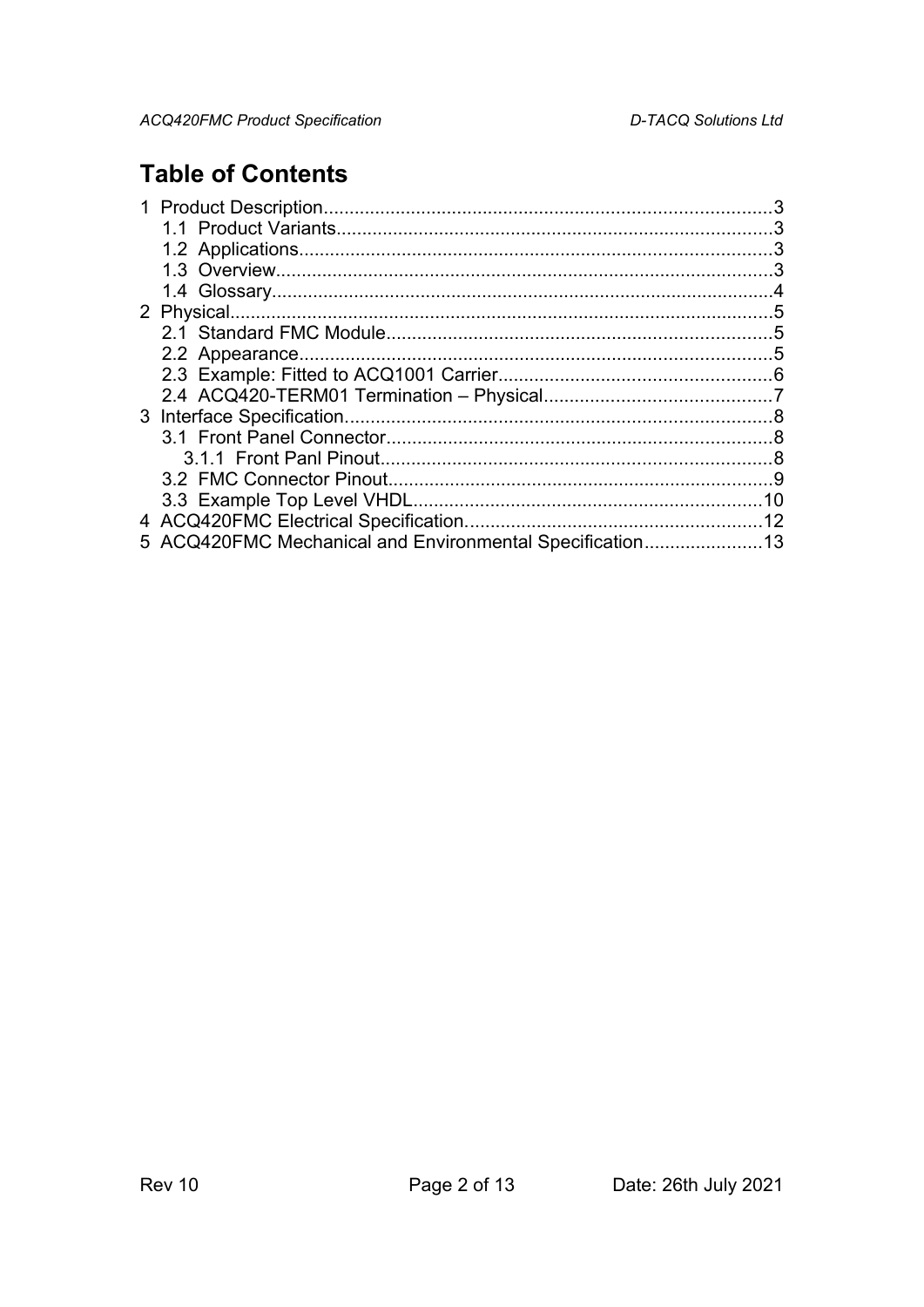## 1 Product Description

- 1. *ACQ420FMC* is a 4 channel simultaneous analog input module.
- 2. Standard configuration : 4 channels, 1000kSPS/channel.
- 3. Complies with *VITA57 FMC* standard, *LPC* version.
- 4. 2-wire Differential inputs, high quality differential amplifier front end with switched input voltage ranges.
- 5. Compliant with D-TACQ *ELF* sites.

#### *1.1 Product Variants*

- *ACQ420FMC-4-1000* : 4 channels, 16 bit resolution, 1000kSPS/channel.
- *ACQ420FMC-4-1000-18* : 4 channels, 18 bit resolution, 1000kSPS/channel.
- *ACQ420FMC-4-2000* : 4 channels, 16 bit resolution, 2000kSPS/channel.

#### *1.2 Applications*

Instrumentation applications, control and monitoring.

### *1.3 Overview*

The FMC module standard adds user IO to carrier modules fitted with FPGA resource. D-TACQ recommends modules based on the Xilinx ZYNQ system on chip, combining FPGA resource with a dual-core ARM Cortex A9 and gigabit Ethernet.

Compatible carriers include:

- D-TACQ **ACQ1001** : D-TACQ single slot FMC carrier, Z7020
- D-TACQ **ACQ1002** : D-TACQ dual slot FMC carrier, Z7020
- D-TACQ **ACQ2006** : D-TACQ 6 slot FMC carrier, Z7020
- D-TACQ **ACQ2106** : D-TACQ 6 slot FMC carrier, Z7030
- Xilinx ZC702 evaluation board with 2 FMC slots.
- Xilinx Zedboard with 1 FMC Slot.

D-TACQ supplies a complete working Intelligent Digitizer appliance including programmable logic and microprocessor system running Linux. Evaluation boards are useful for evaluation, but for production use D-TACQ recommends use of a production-quality carrier such as ACQ1001.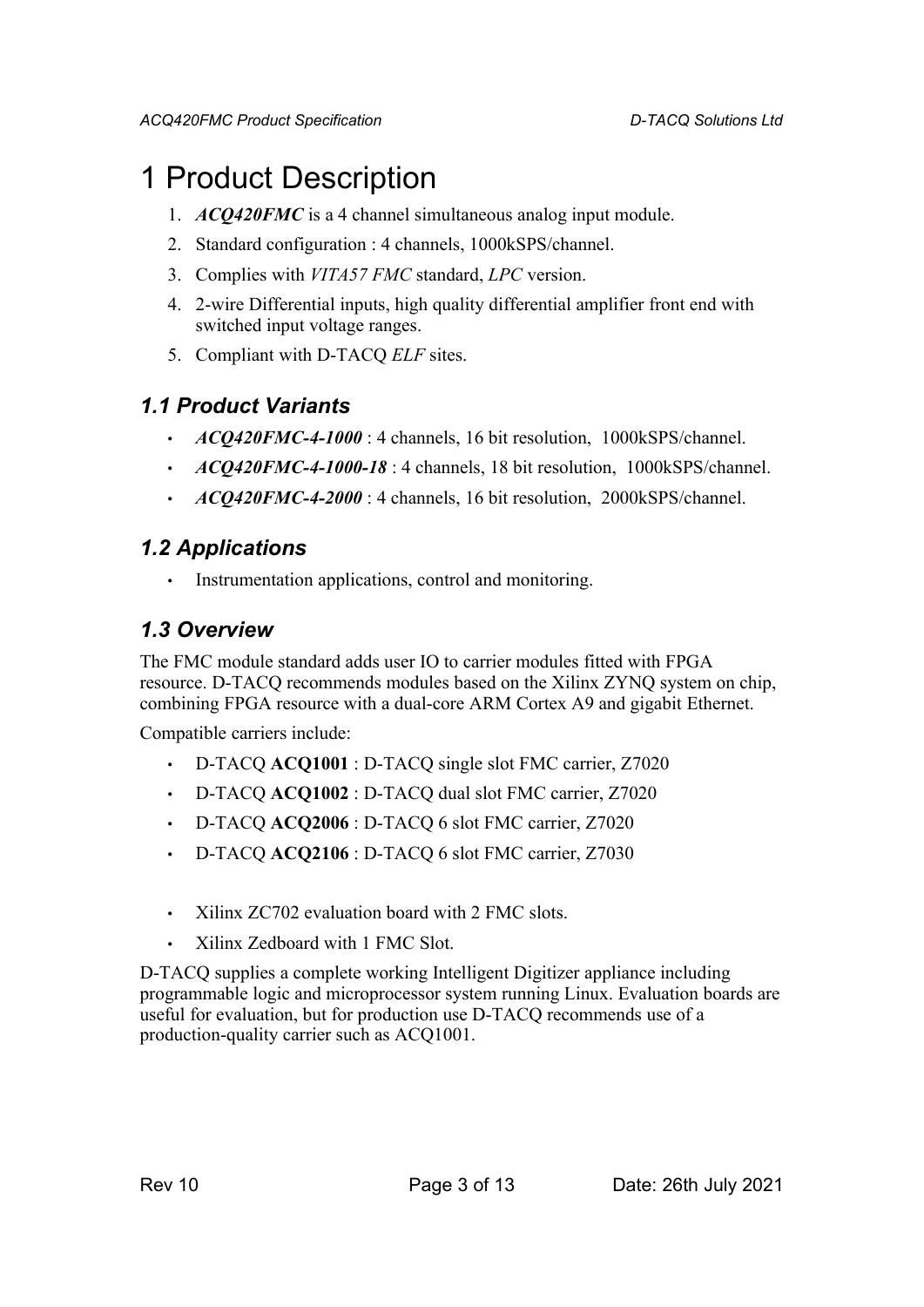### *1.4 Glossary*

- *FMC*: [VITA57 FPGA Mezzanine Card.](http://www.vita.com/fmc.html)
- • [Xilinx ZYNQ Soc](http://www.xilinx.com/products/silicon-devices/soc/zynq-7000/index.htm)
- *FPGA* : Field Programmable Gate Array.
- *LPC* : *FMC* Low pin count wiring standard.
- *ULPC*: *FMC* Ultra low pin count (D-TACQ).
- Extended, ELF : *FMC* Extended size module (D-TACQ).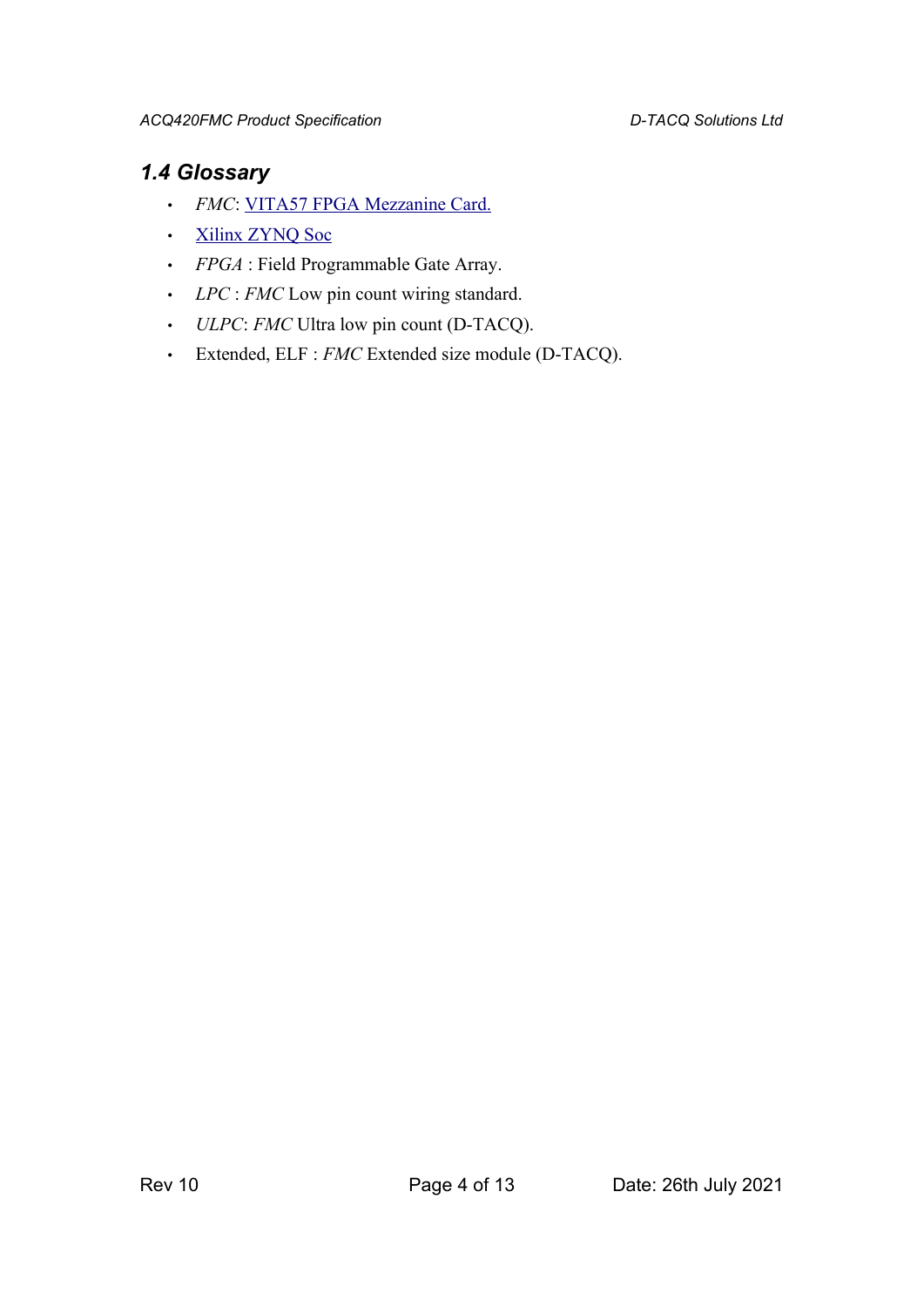*ACQ420FMC Product Specification D-TACQ Solutions Ltd*

# 2 Physical

## *2.1 Standard FMC Module*



## *2.2 Appearance*

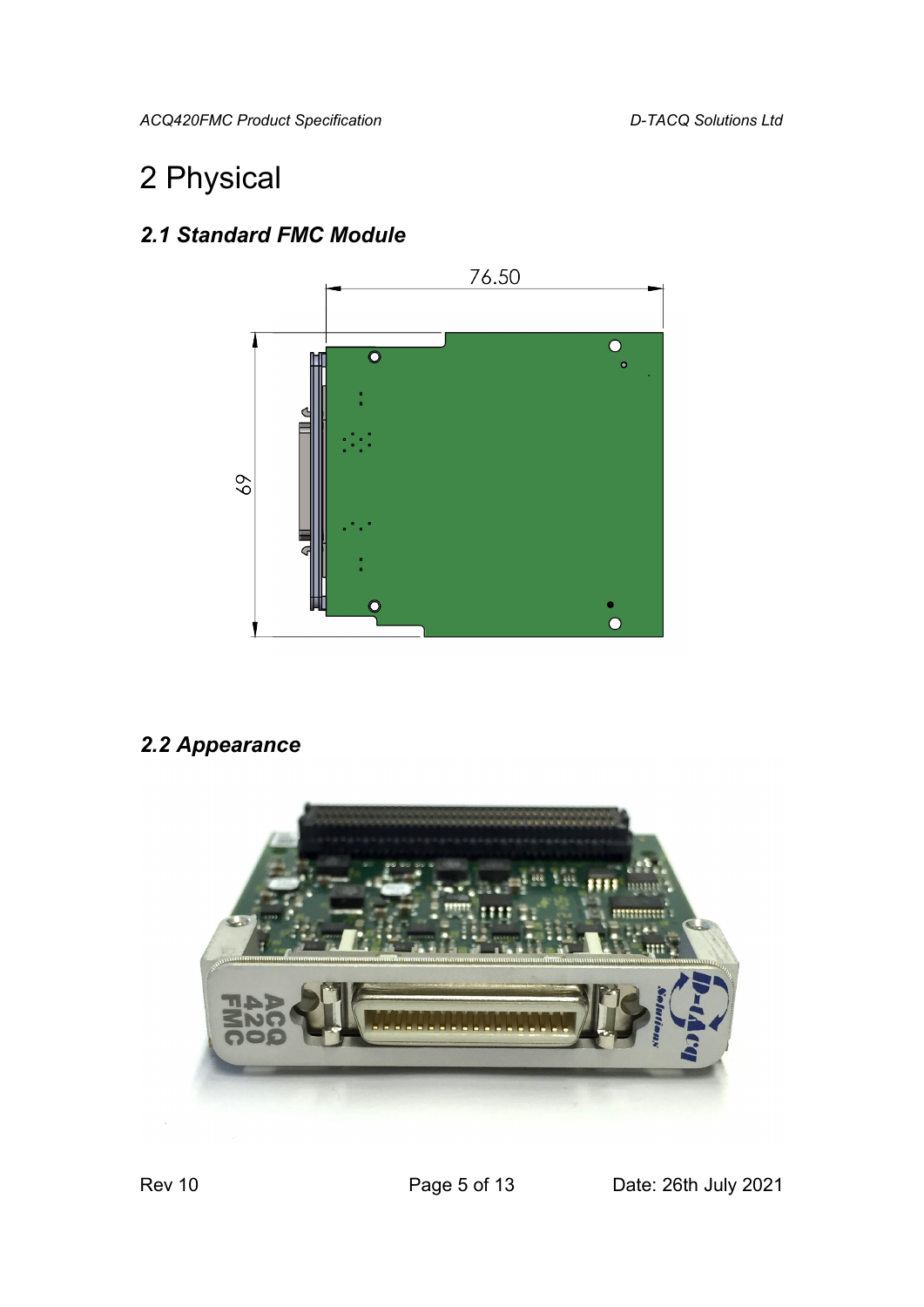

### *2.3 Example: Fitted to ACQ1001 Carrier*

Carrier accommodates 1 x FMC e.g. *ACQ420FMC* or an extended size module.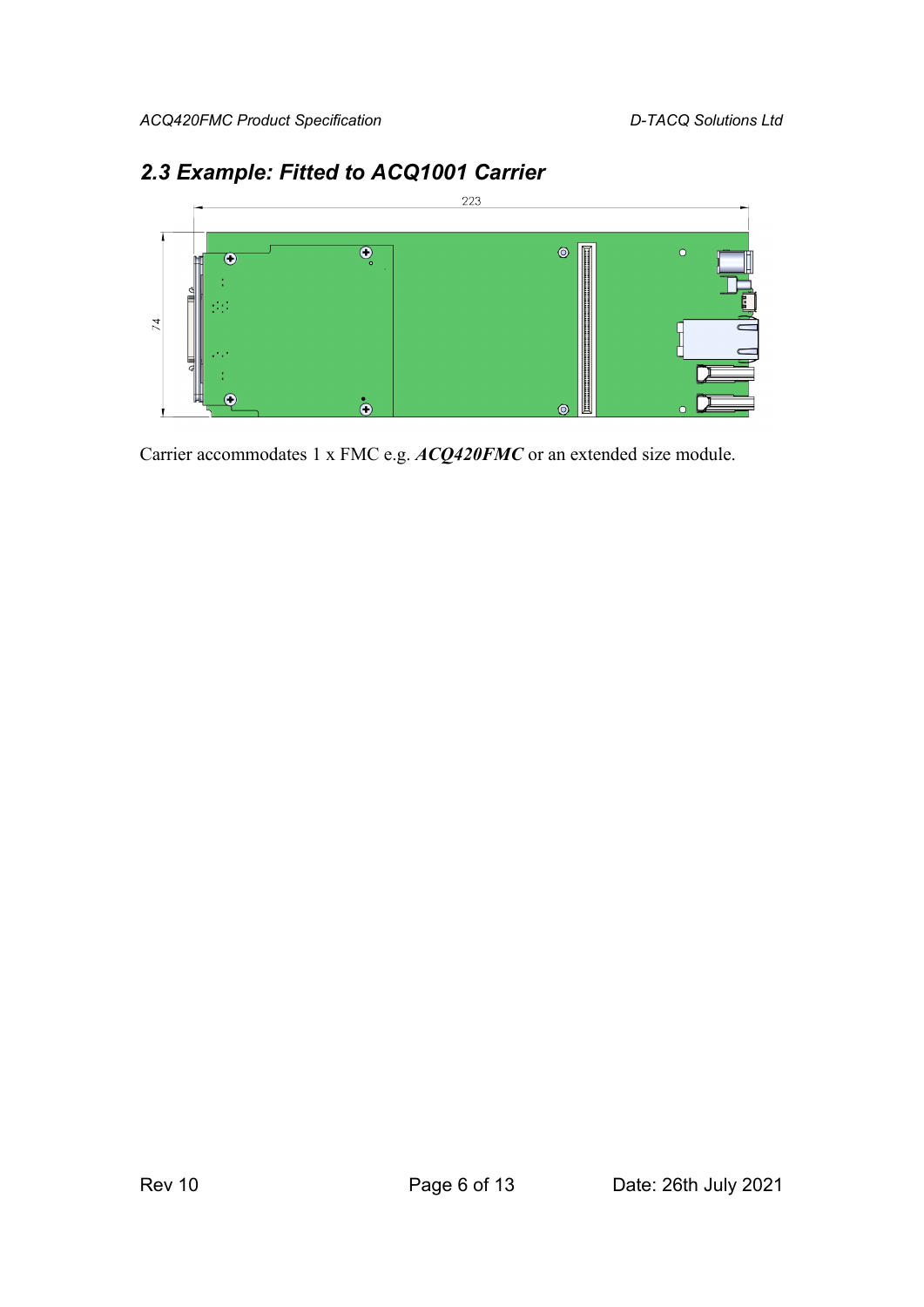### *2.4 ACQ420-TERM01 Termination – Physical*

Optional DIN-RAIL termination accessory with 4-pin pluggable terminal blocks and opto-isolated CLK, TRG on BNC. Please contact D-TACQ for more information.

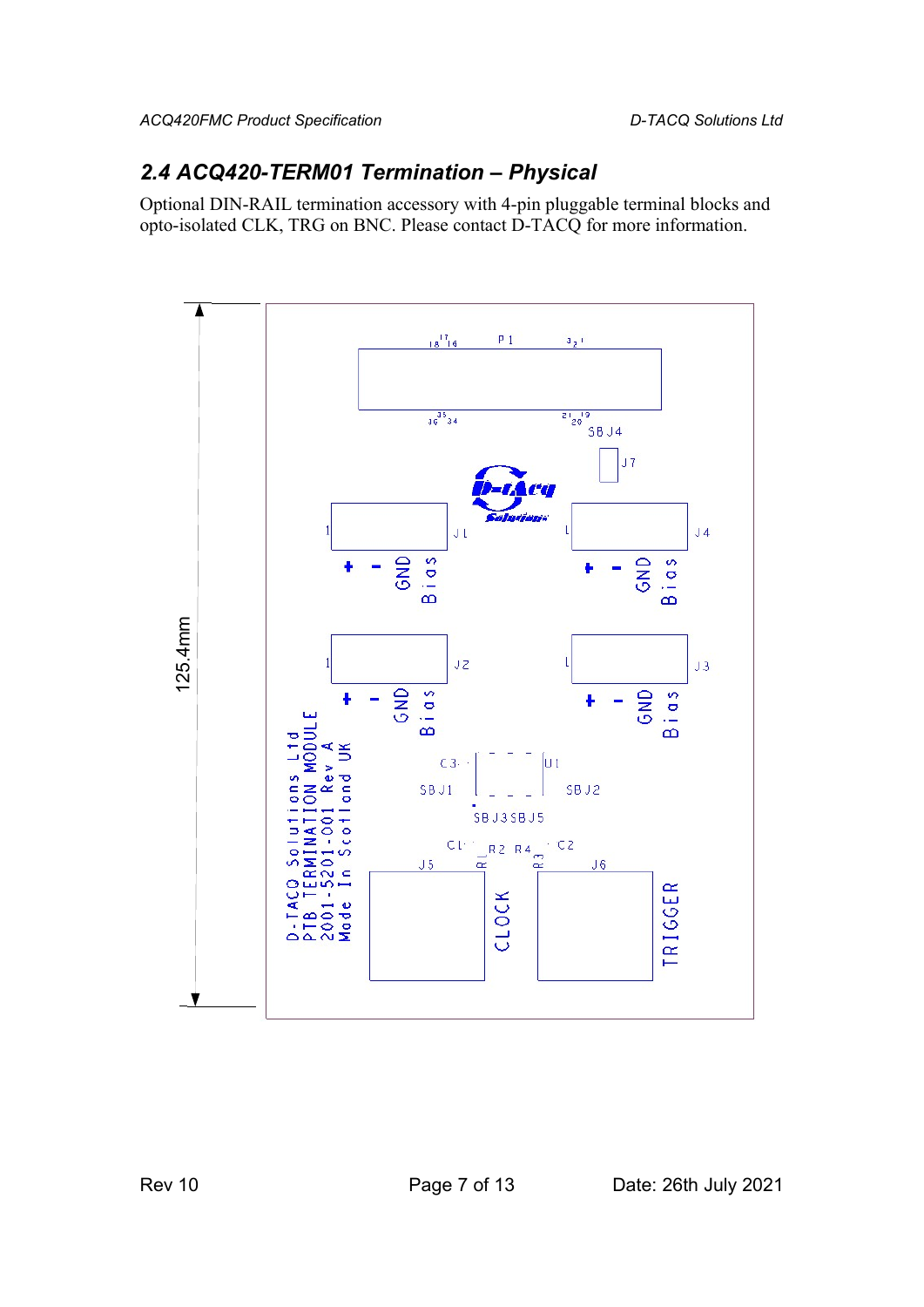## 3 Interface Specification.

### *3.1 Front Panel Connector*

- 36 Pin MDR (Centronics) 3M 10236-55G3PL
- Mating Part 3M 10136-6000EL
- Compatible cables include:
	- Videk 1082-2
- Compatible DIN-RAIL module *ACQ420-TERM01* available.

#### **3.1.1 Front Panl Pinout**

| Pin            | Function  | Pin | Function          |
|----------------|-----------|-----|-------------------|
| $1\,$          | EXT CLK1  | 19  | ACCESSORY PRESENT |
| $\overline{2}$ | 0VD       | 20  | 0VD               |
| 3              | EXT TRIG1 | 21  | 0VD               |
| 4              | 0VD       | 22  | 0VD               |
| 5              | $+12V$    | 23  | $+5VA$            |
| 6              | $+12V$    | 24  | $+5VA$            |
| $\overline{7}$ | 0VA       | 25  | 0VA               |
| 8              | CH 4 BIAS | 26  | CH 4 GND          |
| 9              | $CH 4+$   | 27  | $CH 4-$           |
| 10             | 0VA       | 28  | 0VA               |
| 11             | CH 3 BIAS | 29  | CH 3 GND          |
| 12             | $CH$ 3+   | 30  | CH 3-             |
| 13             | 0VA       | 31  | 0VA               |
| 14             | CH 2 BIAS | 32  | CH 2 GND          |
| 15             | $CH$ 2+   | 33  | $CH 2-$           |
| 16             | 0VA       | 34  | 0VA               |
| 17             | CH 1 BIAS | 35  | CH 1 GND          |
| 18             | $CH 1+$   | 36  | $CH 1-$           |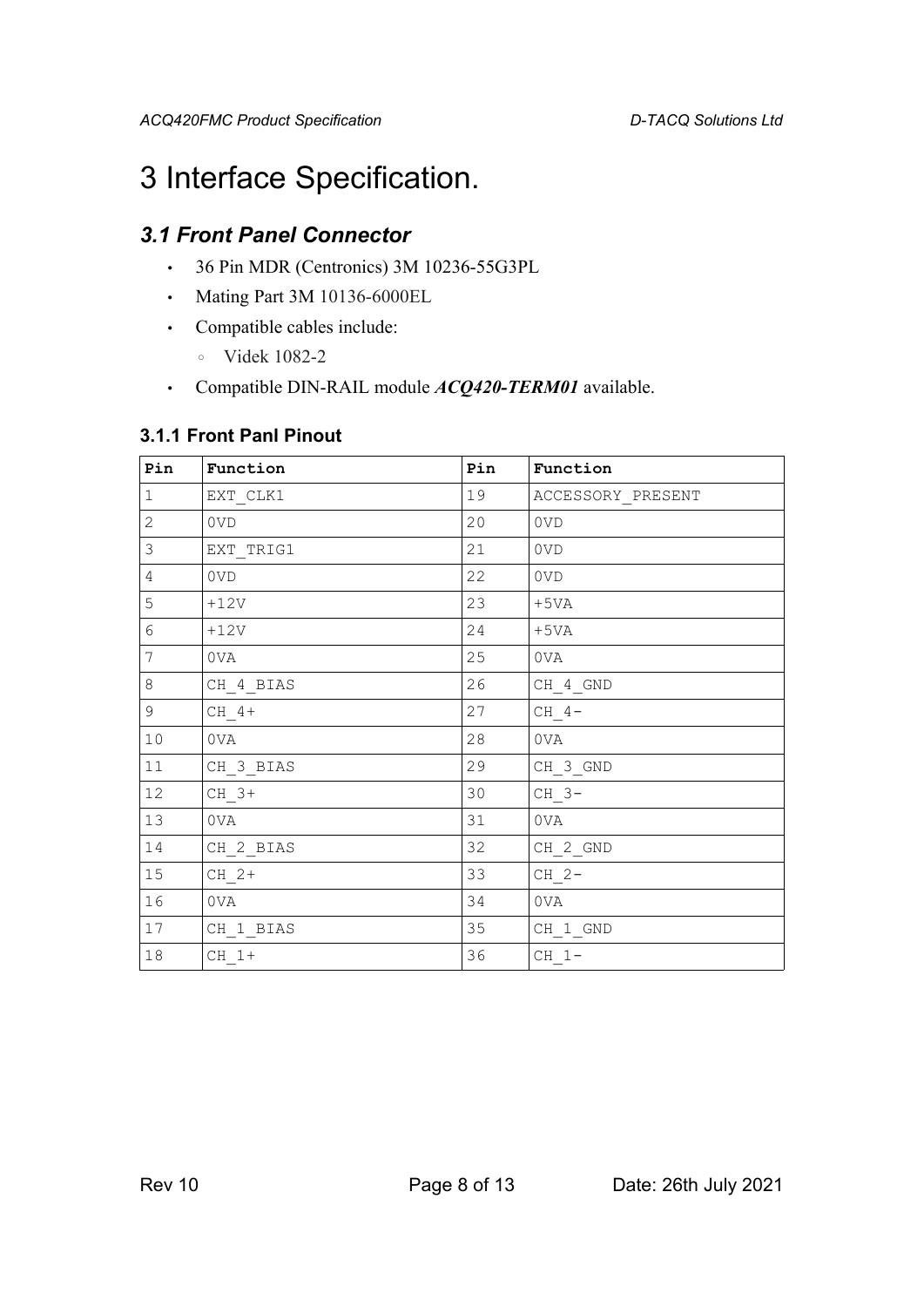### *3.2 FMC Connector Pinout*

The ACQ420FMC module uses a LPC FMC connector with the following pin out

| FMC Pin                      | Signal Name                        | Description                    |
|------------------------------|------------------------------------|--------------------------------|
|                              |                                    | Sample Clock to/from Front     |
| p FMC CLKO M2C p FMC ADC CLK |                                    | Panel                          |
| p FMC LA00 CC p              | ADC 1 CNV                          | Convert Pulse to ADC 1         |
| FMC LA01 CC p<br>p           | ADC 1 SCK                          | SPI Clock to ADC 1             |
| p FMC LA02 p                 | ADC 3 CNV                          | Convert Pulse to ADC 3         |
| FMC LA03 p<br>p              | ADC 1 SDO                          | SPI Data Out from ADC 1        |
| p FMC LA04 p                 | ADC 3 SDO                          | SPI Data Out from ADC 3        |
| p FMC LA05 p                 | ADC 2 CNV                          | Convert Pulse to ADC 2         |
|                              |                                    | Term Module with opto-         |
| p FMC LA06 p                 | FMC OPTO PRSNT n                   | couplers present               |
| FMC LA07 p<br>p              | ADC 3 SCK                          | SPI Clock to ADC 3             |
| p FMC LA08 p                 | ADC 2 SCK                          | SPI Clock to ADC 2             |
| p FMC LA09 p                 | ADC 2 SDO                          | SPI Data Out from ADC 2        |
|                              |                                    | Sample Clock Direction $0 =$   |
| p FMC LA10 p                 | FMC ADC CLK DIR                    | Input 1= Output                |
| p FMC LA11 p                 | ADC 4 CNV                          | Convert Pulse to ADC 4         |
| p FMC LA12 p                 | ADC 4 SCK                          | SPI Clock to ADC 4             |
|                              |                                    | Sample Trigger to/from the     |
| p FMC LA13 p                 | FMC ADC TRIG                       | Front Panel                    |
|                              |                                    | Sample Trigger Direction $0 =$ |
| p FMC LA14 p                 | FMC ADC TRIG DIR Input $1=$ Output |                                |
| FMC LA15 p<br>p              | ADC 4 SDO                          | SPI Data Out from ADC 4        |
| p FMC LA16 p                 | ADC A0(0)                          | In-Amp ADC 1 Gain bit 0        |
| FMC LA17 CC p<br>p           | ADC A1(0)                          | In-Amp ADC 1 Gain bit 1        |
| p FMC LA18 CC p              | ADC A0(1)                          | In-Amp ADC 2 Gain bit 0        |
| FMC LA19 p<br>p              | ADC A1(1)                          | In-Amp ADC 2 Gain bit 1        |
| FMC LA20 p<br>p              | ADC A0(2)                          | In-Amp ADC 3 Gain bit 0        |
| p FMC LA21 p                 | ADC A1(2)                          | In-Amp ADC 3 Gain bit 1        |
| p FMC LA22 p                 | ADC A0(3)                          | In-Amp ADC 4 Gain bit 0        |
| p FMC LA23 p                 | ADC A1(3)                          | In-Amp ADC 4 Gain bit 1        |

The ADC devices are Linear Tech LTC237X (500 kHz = LTC2377, 1000 kHz = LTC2378, 2000 kHz = LTC2380)

The In-Amp is AD8251 to set the Front End Gain

ACQ420FMC has a 24C64 Serial Prom with FRU data-Address = 010100 GA1 GA0

ACQ420FMC also has a AD7417 Temperature Sensor on the I2C bus  $Address = 001010$  GA1 GA0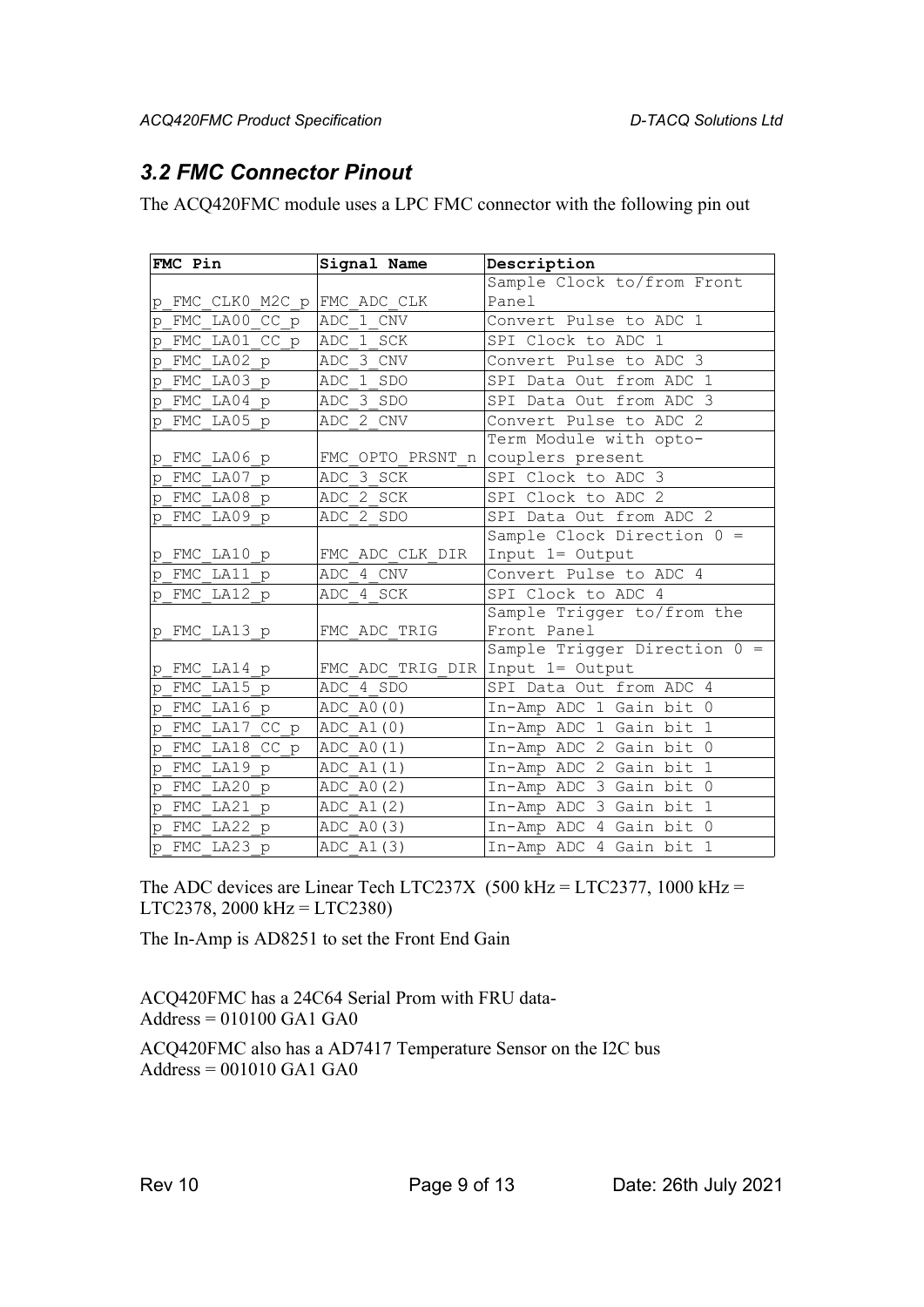*ACQ420FMC Product Specification D-TACQ Solutions Ltd*

#### *3.3 Example Top Level VHDL*

The sample text below gives a prototype VHDL entity declaration for the FMC I/O pins of the ACQ420FMC Module. The pin naming convention on the module is as per standard FMC specification pin names.

```
--------------------------------------------------------------------------
                  -- ACQ420FMC I/Os
----------------------------------------------------------------------------
--! Standard Libraries - numeric.std for all designs
library ieee;
use ieee.std_logic_1164.all; -- Standard Logic Functions
use ieee.numeric_std.all; -- Numeric Functions for Signed / Unsigned 
Arithmetic
--! Xilinx Primitive Library
library UNISIM;
use UNISIM.VComponents.all; -- Xilinx Primitives
entity ACQ420FMC_TOP is
port(
 p_FMC_CLK0_M2C_p : inout std_logic; --! FMC_ADC_CLK
 p_FMC_CLK0_M2C_n : inout std_logic; --! Not Used
 p_FMC_LA00_CC_p : inout std_logic; --! ADC_1_CNV
 p_FMC_LA00_CC_n : inout std_logic; --! Not Used
 p_FMC_LA01_CC_p : inout std_logic; --! ADC_1_SCK
 p_FMC_LA01_CC_n : inout std_logic; --! Not Used
 p_FMC_LA02_p : inout std_logic; --! ADC_3_CNV
 p_FMC_LA02_n : inout std_logic; --! Not Used
 p_FMC_LA03_p : inout std_logic; --! ADC_1_SDO
 p_FMC_LA03_n : inout std_logic; --! Not Used
 p_FMC_LA04_p : inout std_logic; --! ADC_3_SDO
 p_FMC_LA05_p : inout std_logic; --! ADC_2_CNV
 p_FMC_LA06_p : inout std_logic; --! FMC_OPTO_PRSNT_n
 p_FMC_LA07_p : inout std_logic; --! ADC_3_SCK
 p_FMC_LA08_p : inout std_logic; --! ADC_2_SCK
 p_FMC_LA09_p : inout std_logic; --! ADC_2_SDO
 p_FMC_LA10_p : inout std_logic; --! FMC_ADC_CLK_DIR
 p_FMC_LA11_p : inout std_logic; --! ADC_4_CNV
 p_FMC_LA12_p : inout std_logic; --! ADC_4_SCK
 p_FMC_LA13_p : inout std_logic; --! FMC_ADC_TRIG
 p_FMC_LA14_p : inout std_logic; --! FMC_ADC_TRIG_DIR
 p_FMC_LA15_p : inout std_logic; --! ADC_4_SDO
 p_FMC_LA16_p : inout std_logic; --! ADC_A0(0)
 p_FMC_LA17_CC_p : inout std_logic; --! ADC_A1(0)
 p_FMC_LA18_CC_p : inout std_logic; --! ADC_A0(1)
 p_FMC_LA19_p : inout std_logic; --! ADC_A1(1)
 p_FMC_LA20_p : inout std_logic; --! ADC_A0(2)
 p_FMC_LA21_p : inout std_logic; --! ADC_A1(2)
 p_FMC_LA22_p : inout std_logic; --! ADC_A0(3)
 p_FMC_LA23_p : inout std_logic --! ADC_A1(3)
 );
end ACQ420FMC_TOP;
```
The internal names on the comments have the following definitions

--------------------------------------------------------------------------------------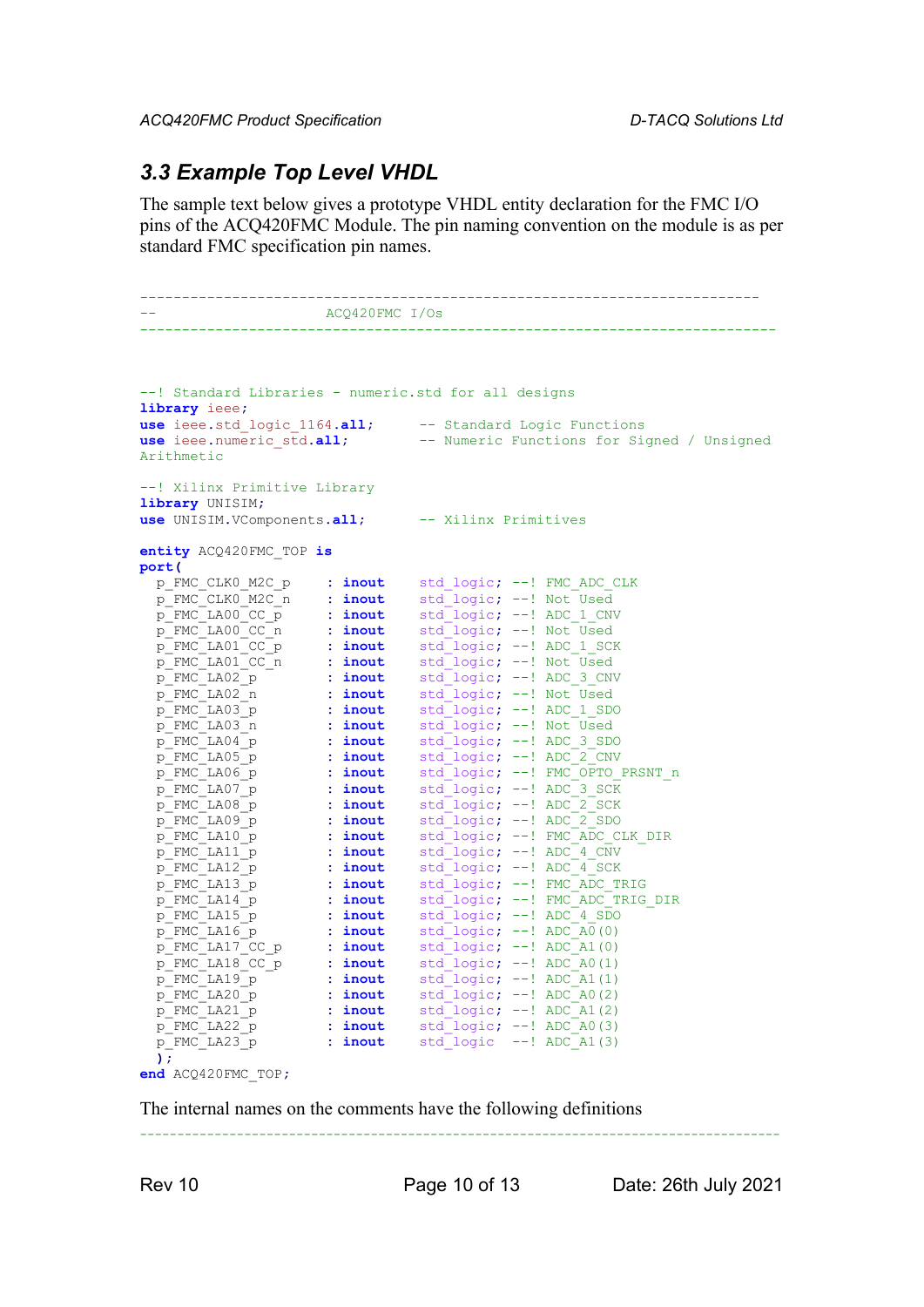```
--------------------------------------------------------------------------------------
-- FMC pin name translation signals.
        --------------------------------------------------------------------------------------
signalp_ADC_CNV : std_logic_vector( 4 downto 1) := (others => '0');
            --! ADC Convert Control
signalp_ADC_SPI_CLK : std_logic_vector( 4 downto 1) := (others => '0');
            --! ADC SPI Clock
signalp_ADC_SDO : std_logic_vector( 4 downto 1) := (others => '0');
---! ADC SPI Data<br>signalp ADC A0 : st
                : std logic vector( 4 downto 1) := (others => '0');
---! AD8251 Gain Setting Address Bit 0<br>signalp ADC A1 : std logic vector (4 down
                 s b8251 Gain Setting Address Bit 0<br>
: std_logic_vector( 4 downto 1) := (others => '0');
           -<br>--! AD8251 Gain Setting Address Bit 1
signalp_FMC_ADC_CLK : std_logic;
            --! Sample Clock from ACQ420FMC
signalp_FMC_ADC_TRIG : std_logic;
           --! Trigger from ACO420FMC
signalp_FMC_OPTO_PRSNT_n : std_logic;
            --! Accessory connected to ACQ420FMC - required for External Clock and 
Trigger operation
-- Internal Names
signalADC_CNV : std_logic_vector( 4 downto 1) := (others => '0');
            --! ADC Convert Control
signalADC_SPI_CLK : std_logic_vector( 4 downto 1) := (others => '0');
- --! ADC SPI Clock<br>signalADC SDO : std
                 signalADC_SDO : std_logic_vector( 4 downto 1) := (others => '0');
\frac{1}{\text{signal ADC A0}} --! ADC SPI Data
                             : std logic vector( 4 downto 1) := (others =>
'0'); --! AD8251 Gain Setting Address Bit 0
signalADC_A1 : std_logic_vector( 4 downto 1) := (others =>
'0'); --! AD8251 Gain Setting Address Bit 1
signalFMC_ADC_CLK : std_logic;
          --! Sample Clock from ACQ420FMC
signalFMC_ADC_TRIG : std_logic;
                 --! Trigger from ACQ420FMC
signalFMC_OPTO_PRSNT_n : std_logic;
         --! Accessory connected to ACQ420FMC - required for External Clock and
Trigger operation
signalFMC_IO_BUS : std_logic_vector(3 downto 0) := (others => '0');
      --! FMC IO Controls (CLOCK DAT, CLOCK DIR, TRIG DAT, TRIG DIR)
```
The 4 bit bus definitions are for the 4 ADC devices on the ACQ420FMC, each device has a full SPI bus, for simultaneous capture all devices should be driven from the same Convert and Clock sources.

The AD8251 PGAs have a 2 bit control shown above as A1 and A0. Therefore for ADC 4 the PGA controls would be

| $ADC_A1(4)$ | $ADC_A0(4)$ | Gain |
|-------------|-------------|------|
|             |             | x1   |
|             |             | x2   |
|             |             | x4   |
|             |             | x8   |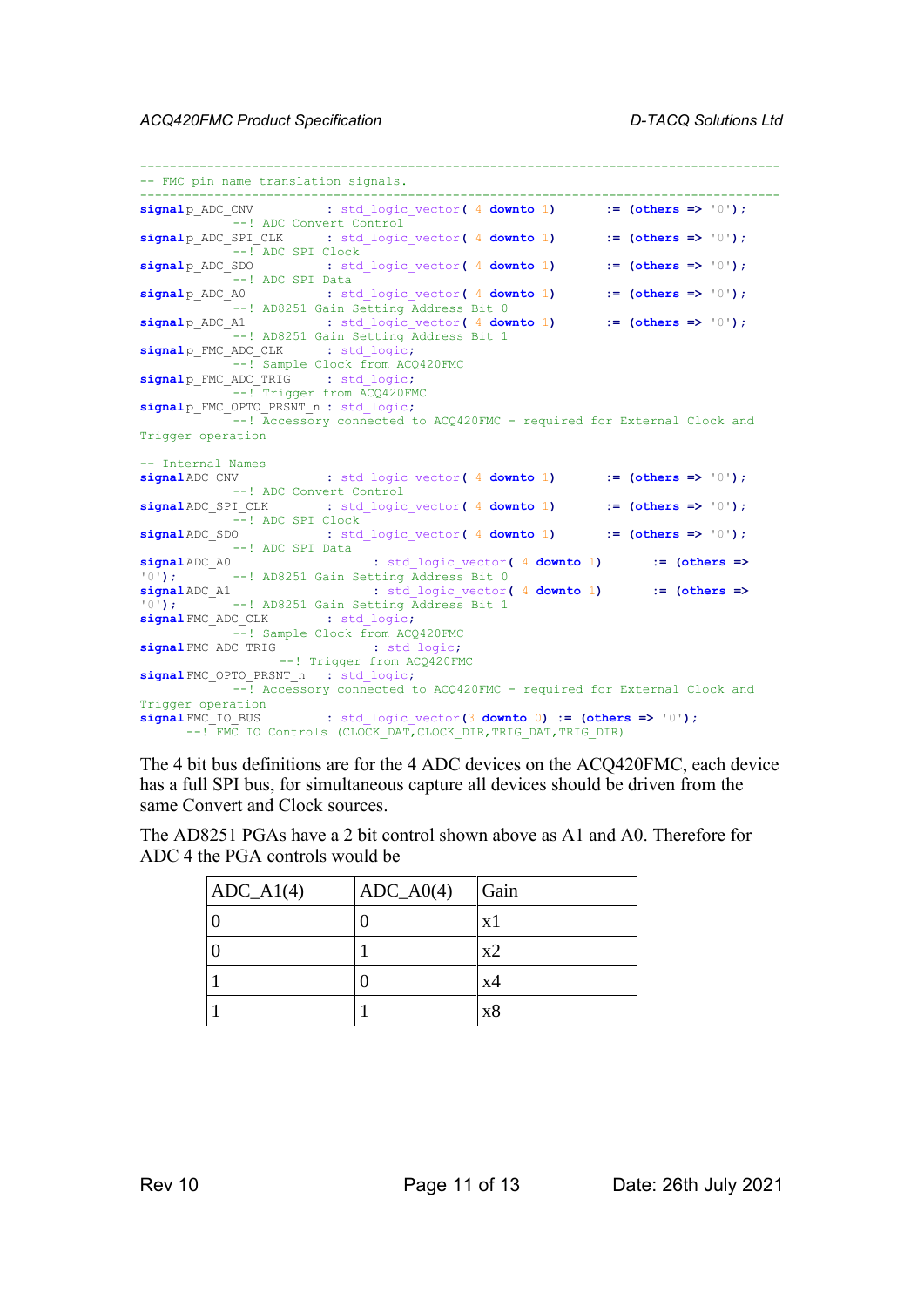## 4 ACQ420FMC Electrical Specification.

| #              | Parameter                                                                   | Value                                                                                                       |
|----------------|-----------------------------------------------------------------------------|-------------------------------------------------------------------------------------------------------------|
| $\mathbf{1}$   | Number of Channels                                                          | 4                                                                                                           |
| $\overline{2}$ | Sample Rate                                                                 | $-500: 500 kHz$<br>$-1000:1$ MHz<br>$-2000:2$ MHz<br>per channel simultaneous                               |
| 3              | Resolution                                                                  | 16 bits [18 bit]                                                                                            |
| 4              | Coupling                                                                    | DC, Differential Input                                                                                      |
| 5              | Input Impedance                                                             | $1 \text{ M}\Omega$                                                                                         |
| 6              | Input Voltage Range<br>Standard $(1, 2, 4, 8)$<br>High Gain (1,10,100,1000) | Software selectable ranges.<br>±10V, ±5V, ±2.5V, ±1.25V<br>$\pm 10V$ , $\pm 1V$ , $\pm 100$ mV, $\pm 10$ mV |
| $\overline{7}$ | Input Voltage Withstand                                                     | ±30V                                                                                                        |
| 8              | Offset Error                                                                | 0.01% FS with numerical<br>calibration                                                                      |
| 9              | Gain Error                                                                  | 0.01% FS with numerical<br>calibration                                                                      |
| 10             | INL                                                                         | 16 bit ±0.2 LSB<br>18 bit ±0.5 LSB                                                                          |
| 11             | DNL                                                                         | 16 bit ±0.1 LSB<br>18 bit ±0.1 LSB                                                                          |
| 12             | <b>CMRR</b>                                                                 | >80dB FS @ 1 kHz                                                                                            |
| 13             | THD                                                                         | $-98$ dB* at gain 1                                                                                         |
| 14             | SINAD                                                                       | $-93$ dB* at gain 1                                                                                         |
| 15             | SFDR                                                                        | $100 \text{ dBc}$ *                                                                                         |
| 16             | SNR Gain *1<br>SNR Gain *2<br>SNR Gain *4<br>SNR Gain *8                    | 94 $dB*$<br>94 dB*<br>92 $dB*$<br>90 $dB*$                                                                  |
| $17\,$         | Power BW $(-3 dB)$ **                                                       | $-500: 250$ kHz<br>$-1000: 450 kHz$<br>$-2000: 450 kHz$                                                     |
| 18             | Small Signal BW**                                                           | $-500: 250 kHz$<br>$-1000: 500 kHz$<br>$-2000: 800 kHz$                                                     |
| 19             | Crosstalk                                                                   | <90 dB @ 1 kHz FS Input                                                                                     |
| 20             | Temperature Stability                                                       | $<$ 25 ppm/C                                                                                                |

Typical values

\* Typical values measured at full scale with a 9.76kHz input \*\* Bandwidth is reduced in High Gain configuration. Contact factory for details